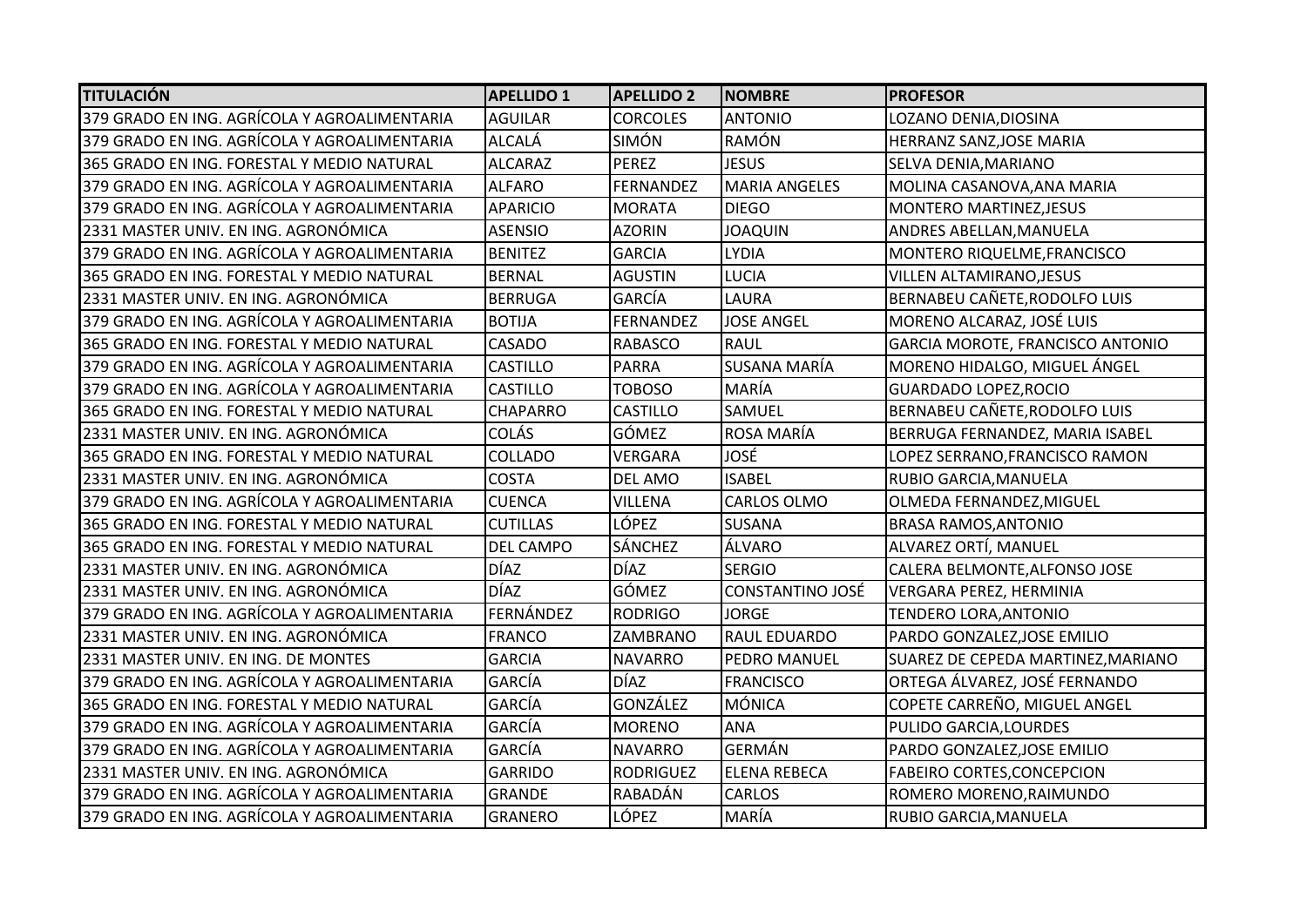| <b>TITULACIÓN</b>                            | <b>APELLIDO 1</b> | <b>APELLIDO 2</b> | <b>NOMBRE</b>       | <b>PROFESOR</b>                      |
|----------------------------------------------|-------------------|-------------------|---------------------|--------------------------------------|
| 365 GRADO EN ING. FORESTAL Y MEDIO NATURAL   | <b>GUTIÉRREZ</b>  | GÓMEZ             | <b>DANIEL</b>       | HERNANDEZ LOPEZ, DAVID               |
| 379 GRADO EN ING. AGRÍCOLA Y AGROALIMENTARIA | <b>HERNANDEZ</b>  | <b>CUESTA</b>     | <b>ELOISA</b>       | SALINAS FERNANDEZ, MARIA ROSARIO     |
| 2331 MASTER UNIV. EN ING. DE MONTES          | <b>HOSSAIBI</b>   |                   | <b>HAMZA</b>        | CASTILLO VALERO, JUAN SEBASTIAN      |
| 379 GRADO EN ING. AGRÍCOLA Y AGROALIMENTARIA | LÓPEZ             | <b>SOLER</b>      | <b>VICENTE</b>      | SANCHEZ GARCIA, MANUEL PEDRO         |
| 365 GRADO EN ING. FORESTAL Y MEDIO NATURAL   | LÓPEZ             | VALDIVIA          | ARÁNTZAZU           | LANDETE CASTILLEJOS, TOMAS           |
| 379 GRADO EN ING. AGRÍCOLA Y AGROALIMENTARIA | LORENZO           | <b>RUIZ</b>       | <b>JUAN MIGUEL</b>  | SOLER VALLS, ANA JOSEFA              |
| 379 GRADO EN ING. AGRÍCOLA Y AGROALIMENTARIA | LOZANO            | LÓPEZ             | <b>ISABEL</b>       | SUAREZ DE CEPEDA MARTINEZ, MARIANO   |
| 379 GRADO EN ING. AGRÍCOLA Y AGROALIMENTARIA | <b>MARTINEZ</b>   | <b>GOMEZ</b>      | <b>CRISTIAN</b>     | TARJUELO MARTIN-BENITO, JOSE MARIA   |
| 365 GRADO EN ING. FORESTAL Y MEDIO NATURAL   | <b>MARTÍNEZ</b>   | GONZÁLEZ          | JULIO               | <b>FERRANDIS GOTOR, PABLO</b>        |
| 379 GRADO EN ING. AGRÍCOLA Y AGROALIMENTARIA | <b>MARTÍNEZ</b>   | <b>NAVARRO</b>    | <b>MARÍA ESTHER</b> | TENDERO LORA, ANTONIO                |
| 365 GRADO EN ING. FORESTAL Y MEDIO NATURAL   | <b>MENESES</b>    | <b>SÁNCHEZ</b>    | <b>ESTHER</b>       | <b>GALLETERO MONTERO, PABLO</b>      |
| 379 GRADO EN ING. AGRÍCOLA Y AGROALIMENTARIA | <b>MOLINA</b>     | <b>ASENJO</b>     | <b>VIDAL</b>        | VALIENTE GOMEZ, MANUEL               |
| 379 GRADO EN ING. AGRÍCOLA Y AGROALIMENTARIA | <b>MONREAL</b>    | <b>ROMÁN</b>      | <b>CRISTINA</b>     | SALINAS FERNANDEZ, MARIA ROSARIO     |
| 379 GRADO EN ING. AGRÍCOLA Y AGROALIMENTARIA | <b>MONREAL</b>    | <b>RUIZ</b>       | <b>JUAN</b>         | VERGARA PEREZ, HERMINIA              |
| 2331 MASTER UNIV. EN ING. AGRONÓMICA         | <b>MONTAÑÉS</b>   | YAGÜE             | <b>ADOLFO</b>       | <b>GALLEGO MARTINEZ, LAUREANO</b>    |
| 2331 MASTER UNIV. EN ING. DE MONTES          | <b>MONTEAGUDO</b> | MARTINEZ          | <b>LUIS ALFONSO</b> | <b>VALIENTE GOMEZ, MANUEL</b>        |
| 379 GRADO EN ING. AGRÍCOLA Y AGROALIMENTARIA | <b>MORA</b>       | <b>MORATEL</b>    | <b>ANA</b>          | ZALACAIN ARAMBURU, AMAYA             |
| 379 GRADO EN ING. AGRÍCOLA Y AGROALIMENTARIA | <b>MORENO</b>     | <b>ALCANTUD</b>   | <b>BEATRIZ</b>      | ALONSO DIAZ MARTA, GONZALO L.        |
| 2331 MASTER UNIV. EN ING. AGRONÓMICA         | <b>MOROTE</b>     | LÓPEZ             | ROSA MARÍA          | SOLER VALLS, ANA JOSEFA              |
| 365 GRADO EN ING. FORESTAL Y MEDIO NATURAL   | <b>NAVARRO</b>    | DE LA DUEÑA       | ÁLVARO              | MONREAL MONTOYA, JOSE ANTONIO        |
| 379 GRADO EN ING. AGRÍCOLA Y AGROALIMENTARIA | <b>NAVARRO</b>    | <b>MORALES</b>    | JESÚS               | ALVARRUIZ BERMEJO, ANDRES            |
| 379 GRADO EN ING. AGRÍCOLA Y AGROALIMENTARIA | NÚÑEZ             | ABELLÁN           | <b>GONZALO</b>      | BERRUGA FERNANDEZ, MARIA ISABEL      |
| 2331 MASTER UNIV. EN ING. AGRONÓMICA         | <b>ORTIZ</b>      | <b>GARCIA</b>     | <b>JAVIER JESUS</b> | <b>GARDE LOPEZ-BREA, JOSE JULIAN</b> |
| 365 GRADO EN ING. FORESTAL Y MEDIO NATURAL   | <b>PASTRANA</b>   | <b>TORRES</b>     | <b>ANTONIO</b>      | <b>GARCIA DIAZ, ANDRES JOSE</b>      |
| 2331 MASTER UNIV. EN ING. DE MONTES          | PEÑARRUBIA        | <b>DESCALZO</b>   | MÍRIAM              | ORTEGA ÁLVAREZ, JOSÉ FERNANDO        |
| 379 GRADO EN ING. AGRÍCOLA Y AGROALIMENTARIA | PEÑARRUBIA        | RABADÁN           | JESÚS               | CASTILLO VALERO, JUAN SEBASTIAN      |
| 379 GRADO EN ING. AGRÍCOLA Y AGROALIMENTARIA | <b>PIQUER</b>     | SÁNCHEZ           | <b>BEATRIZ</b>      | DOMINGUEZ PADILLA, ALFONSO           |
| 365 GRADO EN ING. FORESTAL Y MEDIO NATURAL   | <b>PORRAS</b>     | <b>VALENCIA</b>   | <b>ESTEBAN</b>      | GARCIA MOROTE, FRANCISCO ANTONIO     |
| 379 GRADO EN ING. AGRÍCOLA Y AGROALIMENTARIA | <b>RAMOS</b>      | <b>FRESNEDA</b>   | MÓNICA              | <b>FABEIRO CORTES, CONCEPCION</b>    |
| 2331 MASTER UNIV. EN ING. DE MONTES          | <b>RAYA</b>       | <b>GOMEZ</b>      | <b>GABRIEL</b>      | SAMOS JUÁREZ, ALMUDENA               |
| 365 GRADO EN ING. FORESTAL Y MEDIO NATURAL   | <b>RESINA</b>     | <b>POMARES</b>    | <b>ANDREA</b>       | GOMEZ LADRON DE GUEVARA, RICARDO     |
| 379 GRADO EN ING. AGRÍCOLA Y AGROALIMENTARIA | <b>RODRÍGUEZ</b>  | CALDERÓN          | <b>DAVID</b>        | ORENGO VALVERDE, JOSÉ JAVIER         |